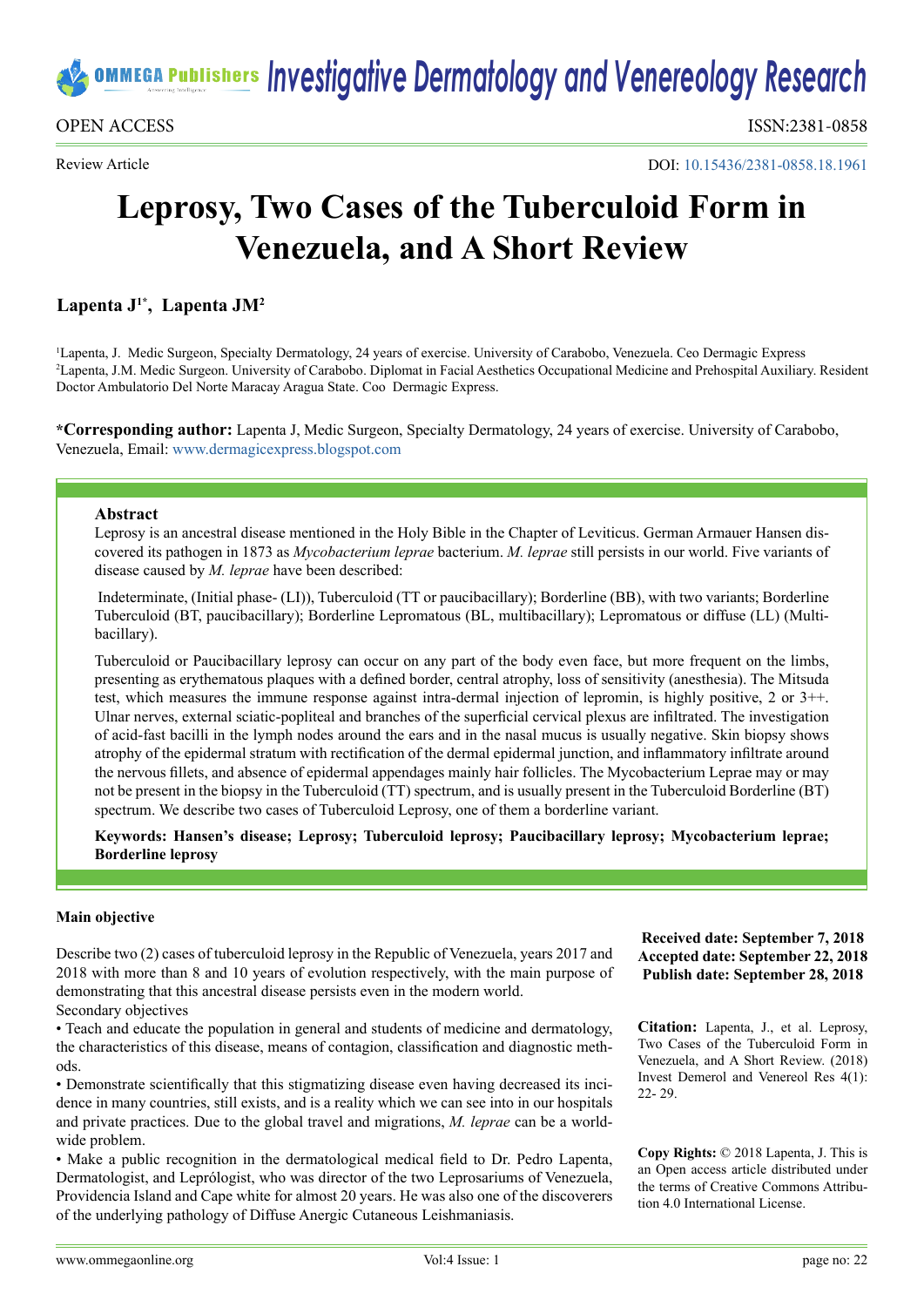

**Clinical case no.1:** We present a 31-year-old female from San Juan de Los Morros, in the State of Guárico. She is a housewife who was referred to the Skin Disease Clinic in 2018.

**Reason for consultation:** Skin rash, with numbness and cramping on the right leg and foot that has slowly and progressively spread over an 8 year period.

**Clinical Description:** The patient presents with a large well-defined plaque with somewhat scaly and granular erythematous edges and smooth atrophic center. The lesion was non-painful nor pruritic. The center was anhidrotic, light brown in color with absence of hair follicles with loss of sensation to pain and deep touch. The plaque was located from the lower 1/3 of the right leg to the heel, covering part of the foot. The lesion was localized and did not present on any other location on the patient.

Tuberculoid leprosy (TT) located in the right leg and foot, left side.

Source: Office for skin diseases. Dr. José Lapenta



Figure No. 1

Tuberculoid leprosy (TT) located in the right leg and foot, right side.

Source: Office for skin diseases. Dr. José Lapenta



Figure No. 2

**Complementary tests for the Diagnosis Sensitivity tests were performed:** cold-heat, (temperature), thick touch with cotton (protopathic) and fine touch with the tip of a needle (epicrithic), all of which were positive (the patient could not discern between cold and hot in the skin lesion, neither the tip of the needle nor the touch with cotton).

On physical exam, thickening of the hemi-lateral popliteal nerve of the affected limb was palpated.

The patient was referred for skin biopsy, lymph node study, nasal secretion and intradermal reaction (Mitsuda test) to confirm or rule out the presumptive diagnosis of tuberculoid leprosy. A biopsy was taken of the central area of the lesion and the edge.

**Biopsy of the central area towards the edge of the lesion:**  rectification of the dermal epidermal junction, thinning of the epidermis, absence of skin appendices, mainly hair follicles and the formation of granulomas, with inflammatory infiltrate. Hematoxylin Eosin stain

Source: Office for skin diseases. Dr. José Lapenta



Figure No. 3

**Faraco Fite coloration:** Shows infiltration of elongated red acid-fast bacilli in the deep dermis area, which are framed in the central box. This confirmed the presence of *Mycobacterium leprae*.

Source: Office for skin diseases. Dr. José Lapenta.



Figure No. 4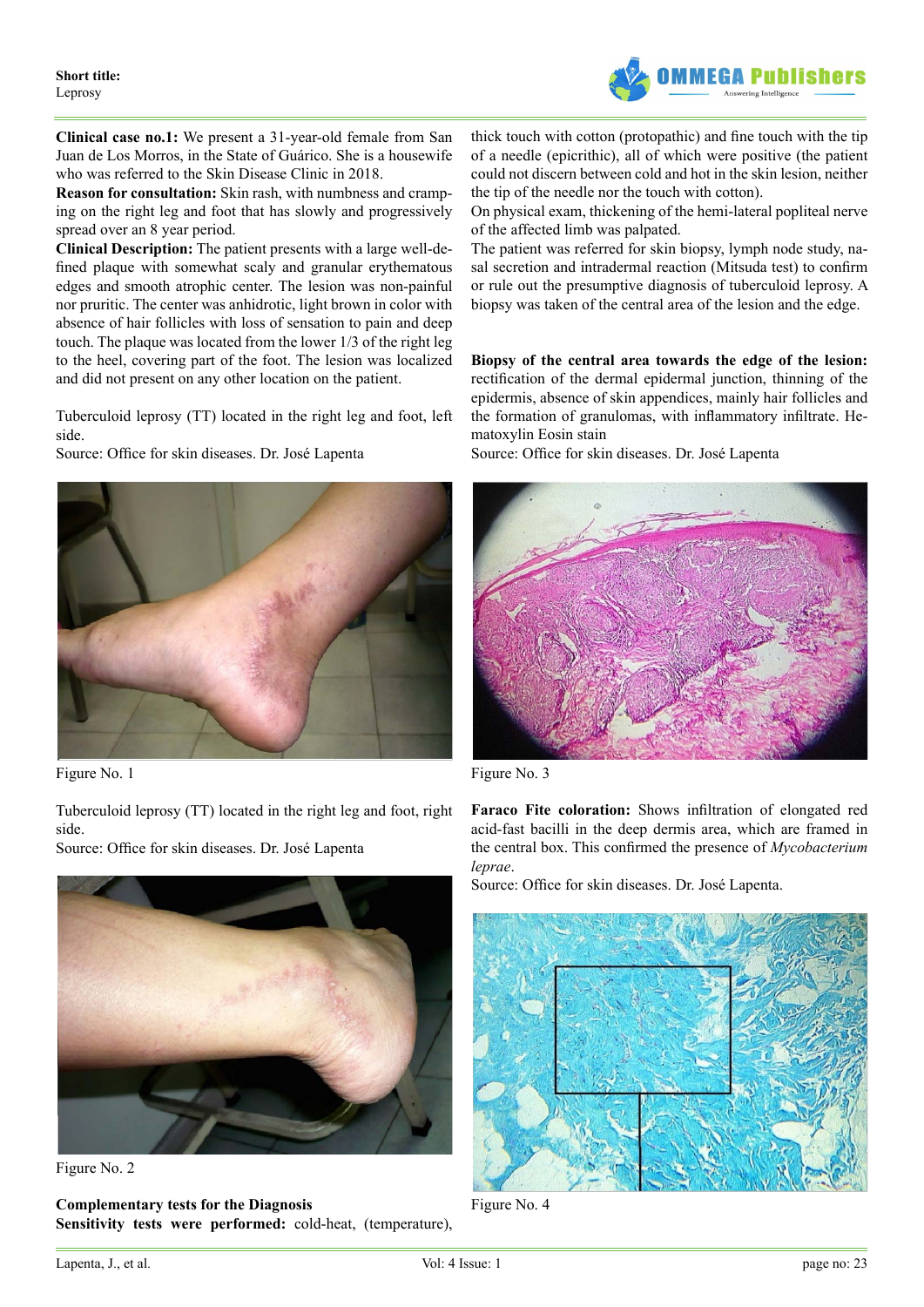**Citation:** Lapenta, J., et al. Leprosy, Two Cases of the Tuberculoid Form in Venezuela, and A Short Review (2018) Invest Demerol and Venereol Res 4(1): 22- 29.

# **Diagnostic Criteria**

**Clinical:** Cutaneous lesion on the lower limb with anesthesia, atrophy, anhydrosis and functional disability. Thickening of the right popliteal nerve.

**Tests of sensitivity:** To cold, heat, and to the epicritic (fine) and protopathic (thick) touch: positive, (inability to discern between cold and heat and to the touch with a needle and cotton swab).

**Lymph (auricular pavilions) and nasal secretion:** Absence of acid-fast alcohol bacilli.

**Mitsuda Test:**  $++$  (right forearm intradermal reaction). Strongly positive

**Biopsy (Hematoxylin Eosin and Faraco Fite stain):** Histopathological changes with a diagnosis of tuberculoid leprosy (TT)

## **Clinical case no. 2**

A 25 year old male patient from Palo Negro, State of Aragua, presented to our office in 2017.

**Reason for consultation:** Numbness and decreased mobility of the right hand with a skin rash that has slowly expanded over a 10 year period.

**Clinical description:** The patient presents with skin lesions located on the right hand and forearm characterized by being a single plaque with raised erythematous edges, with a verrucous quality and central smoothness, hypopigmented patches, and loss of hair follicles (forearm) on hand and forearm. The lesions are only present on forearm and right hand, and absent elsewhere.

**Borderline Tuberculoid Leprosy** (BT) located in the right hand and forearm.

Source: Office for skin diseases. Dr. José Lapenta,



Figure No. 5

**Borderline Tuberculoid Leprosy** (BT) located on the right forearm.

Source: Office for skin diseases. Dr. José Lapenta



Figure No. 6

# **Complementary tests for the diagnosis**

**Sensitivity tests were performed:** Cold-heat, (temperature), to the thick tact with cotton (protopathic) and to the fine tact with the tip of a needle (epicritic), being all positive (the patient could not discern between cold and heat and identify the tip of the needle in the lesion, or the tact with cotton).

**The thickening of the hemilateral ulnar nerve** of the affected limb was found by palpation. The patient was referred to the Civil Hospital of Maracay State Aragua with the presumptive diagnosis of tuberculoid leprosy. There a biopsy was taken of skin and lymph node; nasal secretion, and Mitsuda test were performed.

**Biopsy taken in the central area of one of the lesions:** thinning of the epidermis is observed, rectification of the dermal epidermal junction, absence of adnexa (hair follicles, absence of cells in the upper and middle dermis, inflammatory infiltrate around blood vessels and nervous fillets, and in some areas tendency to form granulomas. It is noted greater disorganization of the epidermal dermo layer and greater inflammatory infiltrate. Hematoxylin Eosin Stain.

Source: Office for skin diseases. Dr. José Lapenta



**Figure No. 7**

**Faraco fite stain:** presence of elongated reddish rods around the skin adnexa and in the deep dermis, which correspond to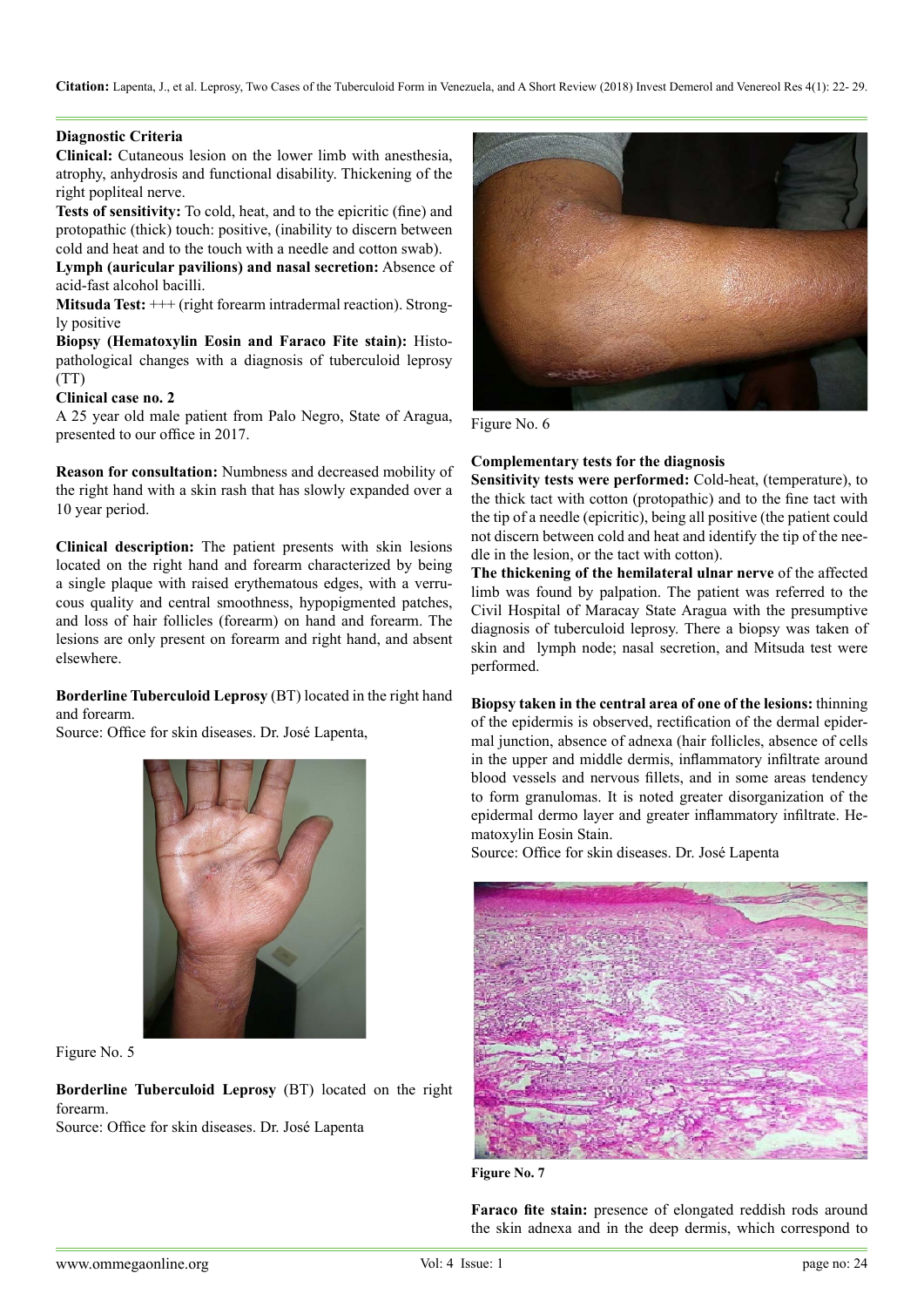

acid-fast bacilli, this confirmed the presence of *Mycobacterium leprae* and the diagnosis of tuberculoid leprosy. Source: Office for skin diseases. Dr. José Lapenta



Figure No. 8

# **Diagnostic Criteria**

**Clinical:** Several cutaneous plaques with raised borders, central hair loss and decreased sensitivity, discoloration, atrophy that extended from the right forearm to the hand, causing functional disability. Thickening of the right ulnar nerve by palpation. The remainder of the skin exam was normal.

**Tests of sensitivity** to cold, heat, and to the epicrithic (fine) and protopathic (thick) tact: positive, (inability to discern between cold and heat and to tact (touch) with a needle and cotton swab). Lymph (auricular pavilions) and nasal secretion: presence of acid-fast bacilli.

**Mitsuda:** Weakly positive (right forearm intradermal reaction). Biopsy (Hematoxylin Eosin and Faraco Fite): Histopathological changes in accord with the diagnosis of Tuberculoid Leprosy variant borderline (BT).

### **Discussion**

Leprosy is a biblical ailment described in Leviticus 13: verse 3 and 12, which read as follows:

"*And the priest will look at the infection on the skin of the body, and if the hair on the infection has turned white, and the infection seems deeper than the skin of his body, it is a leprosy infection, when the priest has examined it. He will declare it impure*."

"... *And if the leprosy sprouts and spreads on the skin, and the leprosy covers all the skin of the one who had the infection, from his head to his feet, as far as the priest can see* ..." [\[1\]](#page-5-0)

But if we examine the history of Indians of the sub-continent, where the first cases of Leprosy were described, and first skeletal findings of the disease discovered, dating to 2,000 years  $BC^{[2-4]}$  $BC^{[2-4]}$  $BC^{[2-4]}$ .

But it was not until the year 1873 in Norway, when the German scientist Armauer Hansen, discovered the causal agent of this disease, the bacterium *Mycobacterium Leprae*. The disease took on his name, Hansen's disease<sup>[5]</sup>. Due to the spread of this disease in practically all of the world, the governments of that time created the so-called "Leprocomium", "Leproserías" or "Lazarettos" (by Lázaro the patient of Leprosy who healed

Jesus Christ). That Leproseries were eliminated in the early 70's when appeared highly effective medicines against Leprosy $[1-6]$ . Two-hundred and five years passed, and another species of Hansen's disease- causing *Mycobacterium* was discovered in the year 2008, *Mycobacterium Lepromatosis*[\[7\]](#page-5-3).

Currently, India has highest rate of leprosy (60 %) followed by Brazil (19%) and Indonesia (9%)<sup>[5]</sup>. The most important leprosarium in Venezuela were two (2): one located in the State of Zulia called Providencia Island<sup>[8]</sup> and the main one located in the Vargas State called Leprocomium of Cape White<sup>[9]</sup>, in both Dr. Pedro Lapenta was Director for 15 to 20 years, working together with Dr. Convit and other colleagues and publish fourteen  $(14)$  papers on the subject<sup>[\[10-23\]](#page-5-6)</sup>.

# **Clinical Manifestations and Classification of Leprosy**

Leprosy presents as hypopigmented macules, well-defined plaques with erythematous borders, subcutaneous nodules, thickening of the ulnar nerves, peroneal and superficial plexus, leonine facies, loss of the tail of the eyebrows, enlargement of the lobes in the ears, functional incapacity for the march and movement of the hands, and in some cases there may be ulcerative reactions: Ulcerated reactive Tuberculoid Leprosy<sup>[23]</sup>, and Lucio's Phenomenon, or diffuse leprosy of Lucio and Latapi. This ulcerative type lesion occurs in diffuse non-nodular lepromatous leprosy, first described by Rafael Lucio Najera in 1852, also called Necrotizing Erythema, identified by José Fernando Latapi and Zamora in 1948<sup>[24]</sup>.

In 1953, at the Madrid Congress on Leprosy, two major clinical manifestations were adopted for leprosy: Severe or lepromatous leprosy (LL-multibacillary) and resistant or Tuberculoid (TT-paucibacillary). In 1966, this scheme of two manifestations (TT) and (LL) was maintained, later a third intermediate manifestation was added, which was called "dimorph", having characteristics of both. In 1966, Ridley and Jopling proposed a new classification that was related to the research of Kensuke Mitsuda<sup>[30-32]</sup>.

In 1923, Kensuke Mitsuda discovered the Lepromin test, an intradermal delayed hypersensitivity reaction to sterile, dead leprosy bacilli. The test could differentiate between infected and non-infected persons. The test was called the Lepromin  $Test^{[30-32]}$ 

In 1962, Ridley and Jopling introduced a classification of leprosy based on the immunity of patients, and categorized it into 5 types. This was adopted by the World Health Organization (WHO) $^{[33]}$ . Type 1. Undetermined, (Initial phase- (LI), Tuberculoid (TT or paucibacillary), Type 2. Borderline or Borderline (BB), with two variants: Type 3. Borderline Tuberculoid (BT, paucibacillary) and Type 4. Borderline Lepromatous (BL, multibacillary), Type 5. Lepromatous or diffuse (LL, Multibacillary). In general 2 large groups: Paucibacillary (few or moderate amount of bacilli) and Multibacillary (numerous number of bacilli)[\[33,34\].](#page-6-3)

### **Diagnosis**

# **The diagnostic criteria to identify a case of leprosy positively are**

**Clinical:** hypopigmented macules, well-defined plaques with well-defined borders and absence of skin adnexa, hair follicles (alopecia), sweat glands (anhidrosis), central atrophy, subcutane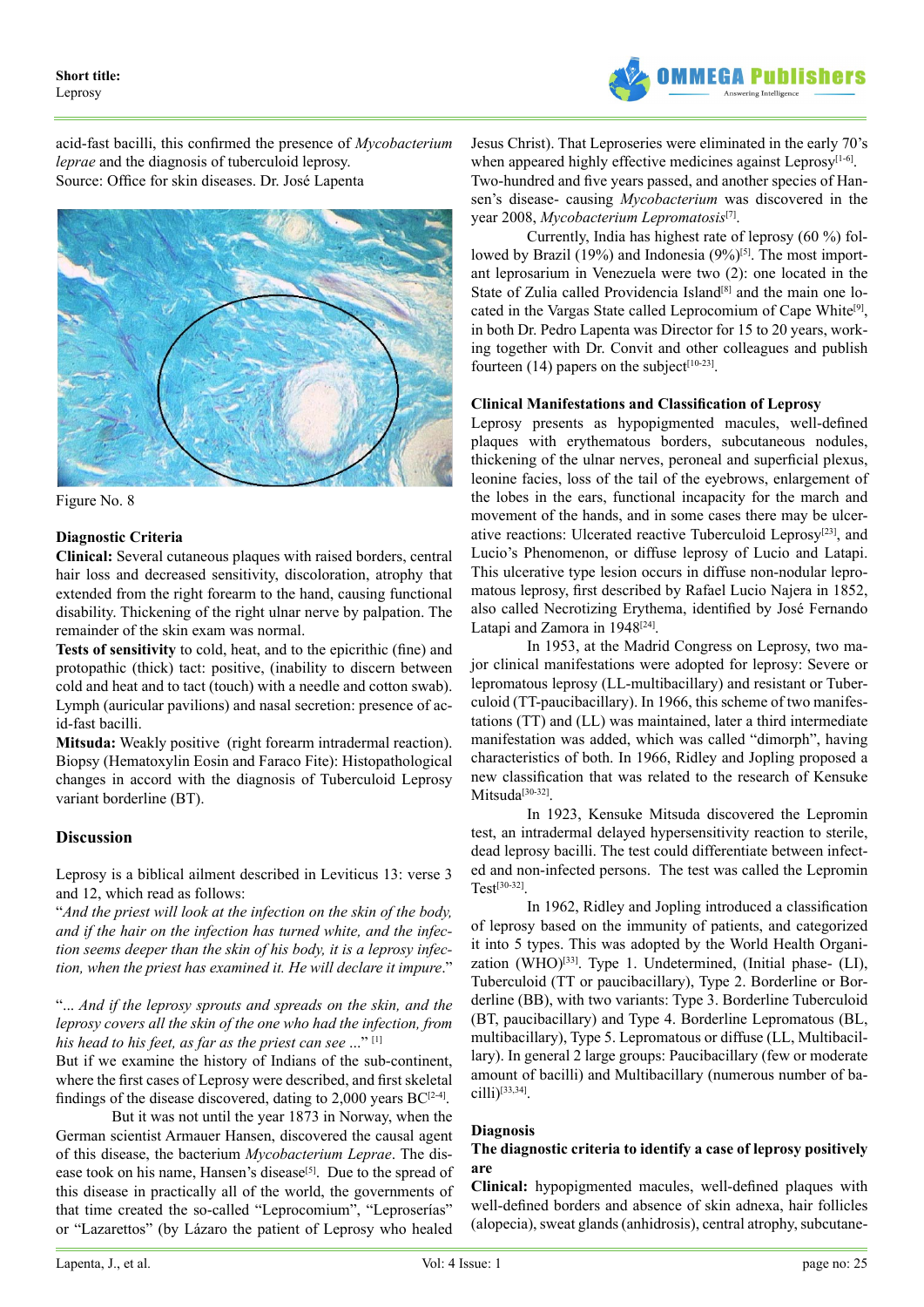ous nodules, in some cases ulcerations, leonine facies, enlarged ear lobes, thickening of peripheral nerves, mainly ulnar and popliteal. Fundamental characteristic of the lesions: anesthesia<sup>[33-35]</sup>. **Sensitivity test:** loss of sensitivity to fine and thick touch (tact): it uses a syringe with a needle (fine touch), and a cotton swab (thick touch). Loss of sensitivity to the temperature in the area of lesions, which is done with 2 test tubes (one with hot water, another with ice or cold water). The failure of sensitivity in Leprosy is called "toponaesthesia", a word that comes from the Latin, topo, place and anesthesia, without sensitivity. Topoaesthesia is due to the fact that the main "target" of Mycobaterium Leprae is the Schwann cell, the main component of the nervous system[\[33-35\]](#page-6-3).

**Lymph and nasal secretion:** sample of lymph taken from ear lobes and mucus or nasal discharge with a swab, which is stained with Giemsa staining: the bacterial forms of isolated or grouped *Mycobacterium Leprae* called "Globis" appear."[\[33-35\]](#page-6-3)

**Lepromine test and fernandez reaction:** as explained above, 0.5 - 1ml of a sterile solution containing dead *Mycobacterium Leprae* bacilli is injected into the forearm and read at 48 hours based on the erythematous halo (10 millimeters or more of induration at the injection site is a positive Fernandez test).<sup>[33-35]</sup>

**The Mitsuda or Lepromin test** is read at 21 days after the test is placed, and is measured by the appearance of indurated papules at the site of the injection. Based on these two aspects, Ridley and Jopling, together with the results of the Biopsy classify leprosy:

| <b>LEPROSY TYPE</b>                | <b>TEST OF</b><br><b>LEPROMINE</b> | <b>MYCOBACTERIAS</b><br>IN LYMPH OR NOSE<br><b>SECRETION</b> |
|------------------------------------|------------------------------------|--------------------------------------------------------------|
| TT=Tuberculoid                     | $2$ or $3 +$                       | Absence of<br>mycobacterias                                  |
| BT=Borderline<br>Tuberculoid       | $1$ or $-$ (negative)              | $0 - 2 +$                                                    |
| BB=Borderline<br><b>Borderline</b> | $-(negative)$                      | $2 - 5 +$                                                    |
| BL=Borderline<br>lepromatous       | $-(negative)$                      | $4 - 5 +$                                                    |
| LL=Lepromatous                     | -(negative)                        | $5 - 6 +$                                                    |
| LI=Undetermined                    | Negative, occa-<br>sional $1+$     | (negative), occasional $1 +$                                 |

Ridley and Jopling classification in 1962.

Source: Int j Lepr Other Mycobact Dis. 1966 Jul-Sept; 34(3): 255-73

**Histamine test:** a drop of histamine is placed on the outskirts of the leprosy lesion in healthy skin, it is scarified with a needle and the reaction is expected, which in this case is immediate: an erythema appears around the scarification but this one "stops" when reaching the lesion of leprosy because the nerve fillets, the main "target" of the *Mycobacterium leprae*, are damaged. Histamine is a neurotransmitter; if the nerves are damaged the skin reaction stops before reaching the lesion[.\[33-35\]](#page-6-3)

**Skin biopsy:** skin biopsy is done of the central area and / or edge of the lesions. Based on histopathological findings, the definitive diagnosis is made. A constant is the thinning of the epidermis, the rectification of the dermal epidermal junction, the formation of granulomas, the absence of epidermal appendages such as sebaceous glands, hair follicles and sweat glands, epithelioid and foam cells and undoubtedly the presence of the bacterium *Mycobacterium leprae*, which may be absent or scantly present in the Indeterminate and Tuberculoid Leprosy.

**Special stains:** Hematoxylin - Eosin, Giemsa; Ziehl Neelsen, Grocott, Faraco Fite and methylene blue.<sup>[17,19]</sup>

**Contagium mode:** The mechanism of fundamental contagion of Leprosy is nasal drops that disseminate in the air and penetrate the body of nearby individuals. The incubation period can last between 5 and 20 years, with a minimum of 6 months to 2 years. It was always considered a transmission disease clearly from human to human, but in 2011, a study demonstrated human infection of *Mycobacterium leprae* by nine-banded armadillo (*Dasypus novemcinctus*) [\[36\]](#page-6-4); a chimpanzee in Sierra Leone; 2 Mangabey monkeys in Nigeria<sup>[37]</sup>; and red squirrels of the British Isles and Scotland<sup>[38-40]</sup>. There are no reported transplacental transmission or blood transfusion cases<sup>[\[36-43\]](#page-6-4)</sup>.

### **Treatment**

The first known treatment for leprosy was introduced by the Egyptian Tortoulis Bey in 1894,<sup>[\[48\]](#page-6-7)</sup> called Chaulmoogra Oil, and it was not until the discovery of the Sulfones in the 40s and later antibiotics, which made the World Health Organization, decree the closure of Leproseries in all the World[\[40-42\]](#page-6-8).

It is interesting to remember that the first drug effectively synthesized against leprosy, was the DDS (**DAPSONE**) with the commercial name of PROMIN, chemical component **SODIUM GLUCOSULPHONE** (laboratory Parke Davis) in the year 1940<sup>[43-45]</sup>. The commercial presentation of the medicine **PROMIN** was as a solution in bottles for intravenous injection. The effectiveness of **PROMIN** against leprosy was discovered for the first time by Guy Henry Faget and his co-workers in 1943 in Carville, Louisiana, and then used in the different Leproseries of the world<sup>[44-54]</sup>.

**DIAMINODIFENILSULFONE (DDS)** was then synthesized in commercial presentation of 100 mg tablets. Then appeared **RIFAMPICIN** (1965) and the **CLOFAZIMINE** or Lamprene (1971) and the so-called **MTD** (Multi Drugs Therapy) was established with these three medicines. This event is what decrees the closure of Leproseries in the world, keeping patients under strict control of their medications. In fact, patients already outside the leprosarium went to the epidemiological control centers monthly and were educated how to take the medications and their possible adverse reactions<sup>[\[44-54\]](#page-6-10)</sup>.

# **Conclusions**

- We present two cases of Leprosy diagnosed in 2017 and 2018 that were present for 8 and 10 years, respectively. We alert the local health authorities to search contacts in the zones of these two patients in order to identify other infected or exosed individuals.
- Today, thousands of years have passed and we can even say that ["Leprosy 2,000 years later](http://dermagicexpress.blogspot.com/2017/03/the-leprosy-2000-years-later-la-lepra_3.html)"<sup>[55]</sup> is a disease that continues to exist throughout the world, and as an example of this we present these two cases who attended our private clinic. They meet the criteria to classify them within the tubercu-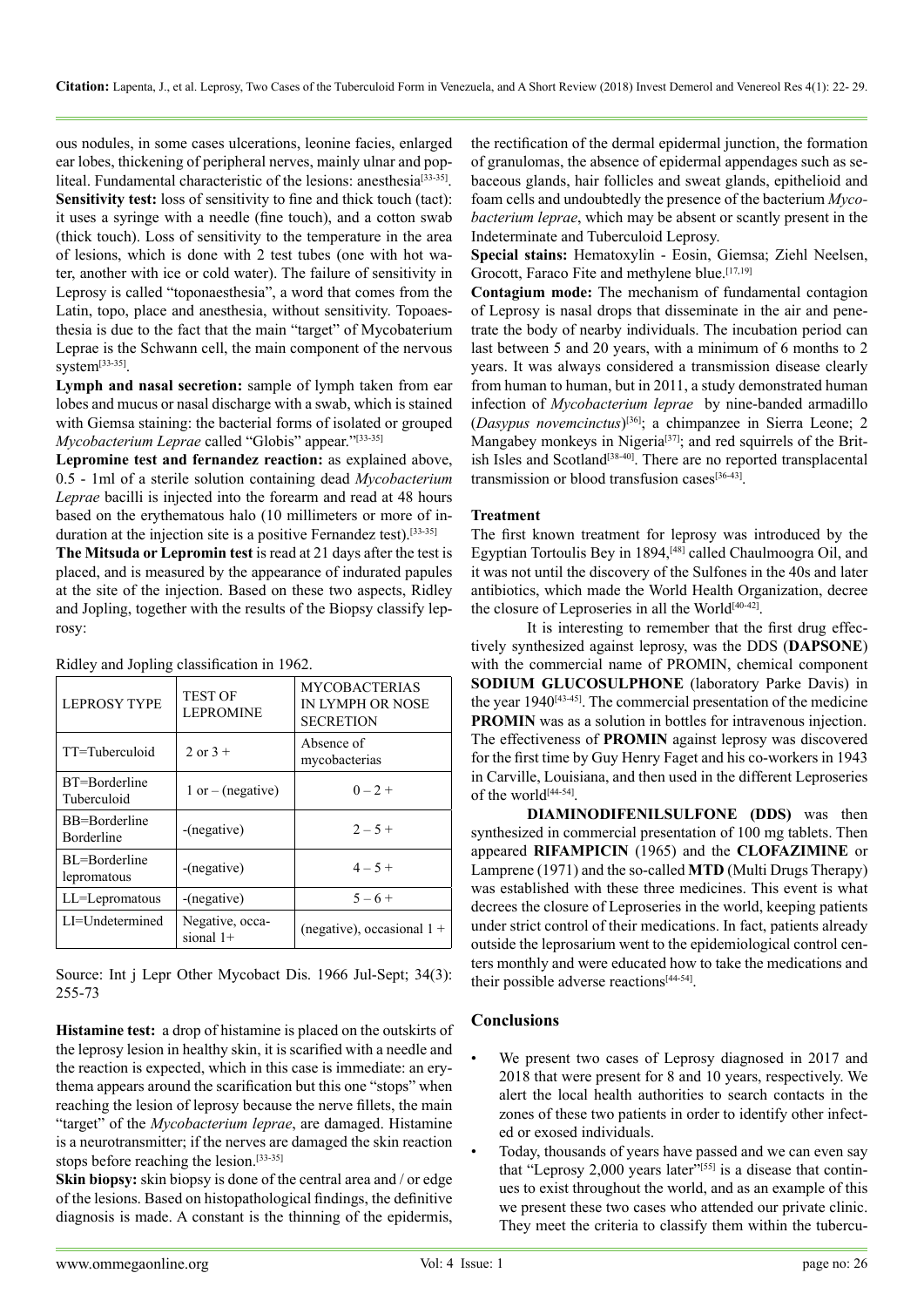

loid leprosy spectrum, one of them "migrating" to the Borderline pole. The male case was referred to Caracas (Capital City of the Venezuela's Republic), the division of Leprosy, for treatment, and the female case decided to go to another country to seek treatment.

- Leprosy as a disease has not been eliminated from the world and much less from Venezuela, where it is said that our great researcher, Convit in 1987 discovered "a cure or vaccine against Leprosy".[56] Dr. Convit discovered an "immunotherapy" for leprosy. His invaluable work earned him the Prince of Asturias Award, but I repeat, his is not the definitive cure against Leprosy.<sup>[57]</sup>
- Convit died in 2014 and for 2015 The World Health Organization (WHO) reports 215,000 thousand new cases of leprosy in the world. India accounts for the largest number of cases, followed by Brazil and Indonesia.[5]
- Dr. Pedro Lapenta, our mentor and a great Dermatologist and Leprologist, published 14 works on Leprosy 12 together with Convit<sup>[10-23]</sup>.
- We hope to raise awareness in the medical and non-medical society that this biblical plague still persists throughout the world. Its incidence has diminished but still exists, despite the advances in medicines. It is worth noting that even in a private practice setting, Hansen's disease patient (eg, pt No.1) could present with a simple lesion which might be confuse with other pathologies like granuloma annulare or tinea corporis.

# **Commentary**

Anecdotally we can tell you that in 1948, Dr. Lapenta and Convit, were studying a case of Leprosy, type diffuse Lepromatous in the Leprocomium of Cape White, located in the State Vargas, Venezuela and surprisingly found in the biopsy of skin lesions, "amastigotes" forms of Cutaneous Leishmaniasis, both proceeded to publish the case and became the first to describe this "New" finding on Cutaneous Leishmaniasis under the name of Diffused Anergic Cutaneous Leishmaniasis, and they remained in the history of dermatology as the discoverers of this entity<sup>[58]</sup>.

### **Conflicts of Interest**

We declare no conflicts of interest of any kind, in relation to countries, governments, institutions and individuals.

### **Thanks**

To my Father and grandfather of my son Dr. Pedro Lapenta (1921-2011), a great Dermatologist and Leprologist, who practiced Dermatology for 55 years and trained me very well in this art of Dermatology and Leprology. Apart from that, he is in the history of medicine as one of the discoverers of Diffuse Anergic Cutaneous Leishmaniasis.

To Dr. Jacinto Convit who together with my Father formed the master key in Venezuela against Leprosy, in the years 40-65s, and inventor of the "Immunotherapy" against Leprosy.

To my son, Dr. José Miguel Lapenta, Doctor graduated from the University of Carabobo, who is part of the DERMAGIC EX-PRESS team, and is my new great machine and co-author in most of the works.

To the Ommega Team who always suggest interestings facts about our works.

# **References**

- <span id="page-5-0"></span>1. Sagrada Biblia: Levítico 13:3; 13:12. Pubmed| Crossref| [Others](https://www.bibliaonline.com.br/acf/lv/13)
- <span id="page-5-1"></span>2. Monot, M., Honoré, N., Garnier, T., et al. On the origin of leprosy. (2005) Science 308 (5724): 1040-1042. [Pubmed](https://www.ncbi.nlm.nih.gov/pubmed/15894530)| Crossref| [Others](http://science.sciencemag.org/content/308/5724/1040)
- 3. Robbins, G., Tripathy, V.M., Misra, V.N., et al. Ancient skeletal evidence for leprosy in India (2000 B.C.). (2009) PLoS One 4(5): 5669. [Pubmed](https://www.ncbi.nlm.nih.gov/pubmed/19479078)| [Crossref|](https://doi.org/10.1371/journal.pone.0005669) [Others](https://www.harappa.com/content/ancient-skeletal-evidence-leprosy-india-2000-bce)
- 4. Robbins Schug, G., Blevins, K., E., Brett, C., et al. Infection, Disease, and Biosocial Process at the End of the Indus Civilization. (2013) PLoS ONE 8(12): 84814. Pubmed| [Crossref|](https://doi.org/10.1371/journal.pone.0084814) [Others](https://journals.plos.org/plosone/article?id=10.1371/journal.pone.0084814)
- <span id="page-5-2"></span>5. Global leprosy update, 2016: accelerating reduction of disease burden. (2017) Weekly epidemiological record WHO: 501-520.

Pubmed| Crossref| [Others](http://www.who.int/lep/resources/who_wer9235/en/)

- 6. Irgens, L.M. The discovery of the leprosy bacillus. (2002) Tidsskr nor Laegeforen 122 (7): 708-709. [Pubmed](https://www.ncbi.nlm.nih.gov/pubmed/11998735)| Crossref| Others
- <span id="page-5-3"></span>7. New Leprosy Bacterium: Scientists Use Genetic Fingerprint to Nail 'Killing Organism'. University of Texas M. D. Anderson Cancer Center. Science Daily. (2018) Pubmed| Crossref| [Others](https://www.sciencedaily.com/releases/2008/11/081124141047.htm)
- <span id="page-5-4"></span>8. Lapenta, J. Lepra en la Isla de Providencia. Universidad de Carabobo. Dermatología y Bibliografía. Dermagic Express. Pubmed| Crossref| [Others](http://dermagicexpress.blogspot.com/2017/03/providencia-leprosy-island-providencia.html)
- <span id="page-5-5"></span>9. Lapenta, J. Lepra en Cabo Blanco. Universidad de Carabobo. (2018) Dermatología y Bibliografía. Dermagic Express. Pubmed| Crossref| [Others](http://dermagicexpress.blogspot.com/2017/03/the-leprocomium-of-cape-white-el.html)
- <span id="page-5-6"></span>10. Convit, J., Lapenta, P., Ilukevich, A., et al. Experimental Inoculation of Human Leprosy in Laboratory Animals. (1964) Int J Lepr 32: 136-149. [Pubmed](https://www.ncbi.nlm.nih.gov/pubmed/14205618)| Crossref| [Others](http://ila.ilsl.br/pdfs/v32n2a04.pdf)
- 11. Ilukevich, A., Convit, J., Imaeda, T., et al. Comments on the stautus of Mycobacteria in modern Taxonomy. (1964) Rev Venez Sanid Asist Soc 29: 98-110. [Pubmed](https://www.ncbi.nlm.nih.gov/pubmed/14235759)| Crossref| Others
- 12. Convit, J., Lapenta, P., Ilukevich, A., et al. Experimental Inoculation of Laboratory animals with Human Leprosy. (1964) Rev Venez Sanid Asist Soc 29: 65-74. [Pubmed](https://www.ncbi.nlm.nih.gov/pubmed/14235756)| Crossref| Others
- 13. Imaeda, T., Convit, T., Lapenta, P., et al. Electron Microscopic study of Borderline Leprosy. (1963) Int J Lepr 31: 389-417.

[Pubmed](https://www.ncbi.nlm.nih.gov/pubmed/14166266)| Crossref| [Others](https://www.semanticscholar.org/paper/Electron-Microscopic-Study-of-Borderline-Leprosy.-Imaeda-Convit/99358e5f6d85ae3d3b9d3c9a858f432546078a1c)

- 14. Imaeda, T., Convit, J., Ilukevich, A., et al. Experimental inoculation of human leprosy in laboratory animals. II. Electron microscope study. (1962) Int J Lepr 30: 395-413. [Pubmed](https://www.ncbi.nlm.nih.gov/pubmed/13956363)| Crossref| Others
- 15. Convit, J., Lapenta, P., Ilukevich, A., et al. Experimental inoculation of human leprosy in laboratory animals. (1962) Int J Lepr 30: 239-253. Pubmed| Crossref| Others
- 16. Mendoza, S.J., Lapenta, P., Arvelo, J.J., et al. Treatment of leprosy with DPT in the Cabo Blanco sanatorium. (1961) Rev Sanid Asist Soc 26: 397-406.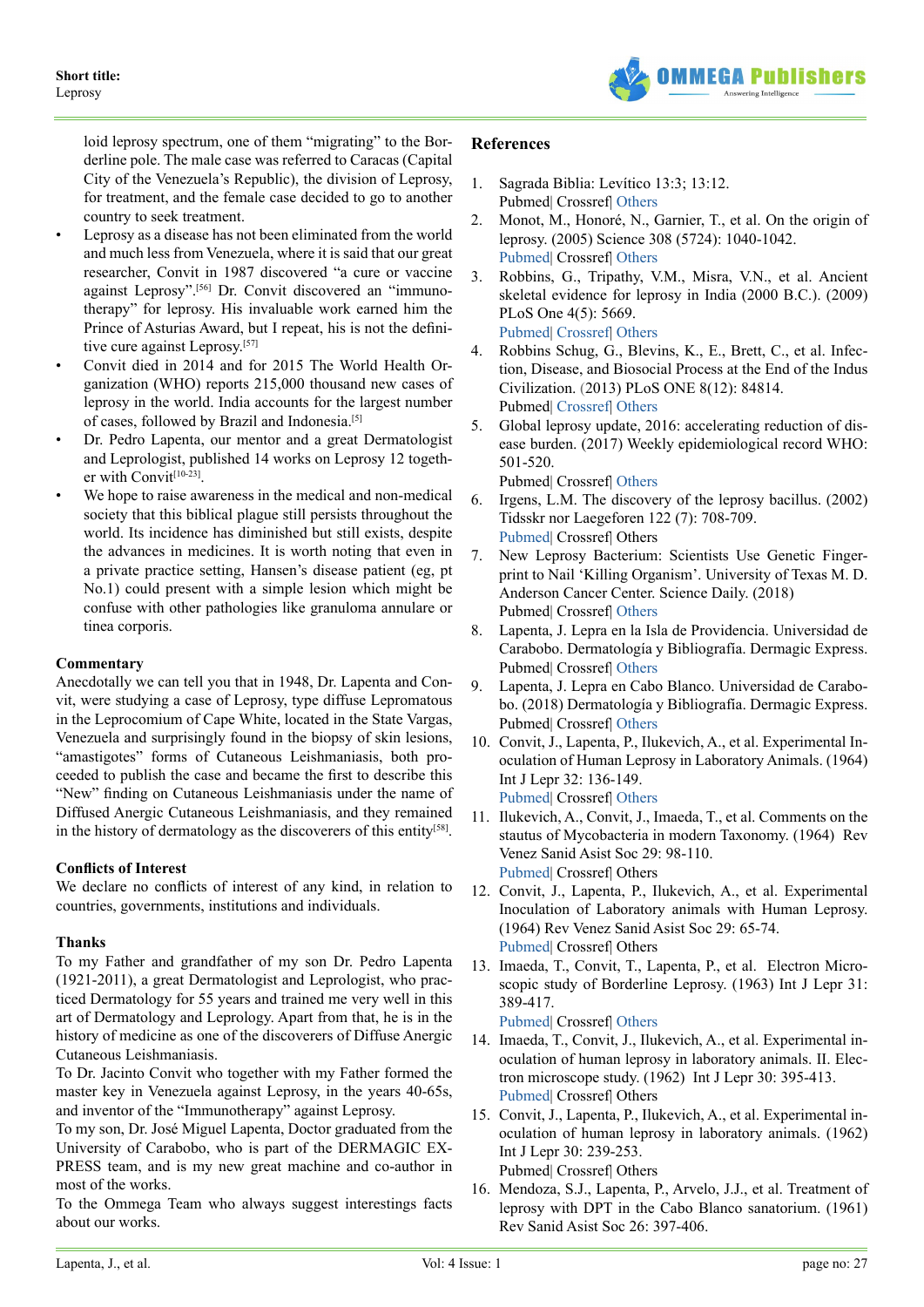[Pubmed|](https://www.ncbi.nlm.nih.gov/pubmed/14472590) Crossref| [Others](https://europepmc.org/abstract/med/14472590)

- 17. Convit, J., Lapenta, P., Mendoza, S.J. The methylene blue test in the exploration of the leprosy patient. (1961) Rev Sanid Asist Soc 26: 392-396. [Pubmed|](https://www.ncbi.nlm.nih.gov/pubmed/13881014) Crossref| Others
- 18. Convit, J., Ilukevich, A., Lapenta, P., et al. Experimental inoculation of animals with *Mycobacterium leprae*. (1961) Rev Sanid Asist Soc 26: 388-389. Pubmed| Crossref| Others
- 19. Convit, J., Lapenta, O., Mendoza, S.J. The methylene blue test in leprosy. (1960) Int J Lepr. 28: 233-238. [Pubmed|](https://www.ncbi.nlm.nih.gov/pubmed/13695213) Crossref| [Others](https://www.cabdirect.org/cabdirect/abstract/19612900847)
- 20. Convit, J., Sisiruca, C., Lapenta, P. Some observations on borderline leprosy. (1956) Int J Lepr 24: 375-81 Pubmed| Crossref| Others
- 21. Siriruca, C., Lapenta, P. Contribution to the study of dimorphous leprosy. (1955) Gac Med Caracas 63: 308-10 Pubmed| Crossref| [Others](https://revistamedica.com/lepra-tuberculoide-casos/2/)
- 22. Convit, J., Lapenta, P., Jorgersen, J. The Mantoux and Mitsuda reactions in hamsters and guinea-pigs before and after vaccination with BCG. (1955) Int J Lepr 23(2): 162-166. [Pubmed|](https://www.ncbi.nlm.nih.gov/pubmed/13262909) Crossref| [Others](https://www.cabdirect.org/cabdirect/abstract/19562900494)
- <span id="page-6-0"></span>23. Reyes, O., Lapenta, P. Lepra Tuberculoide reaccional Ulcerada. (1962) Rev sovderma 3: 1-2 Pubmed| Crossref| [Others](https://revistamedica.com/lepra-tuberculoide-casos/2/)
- <span id="page-6-1"></span>24. Pereira, A.C. Hanseniase de Lucio. (1993) An. Bras. Dermatol 68: 33-40. Pubmed| Crossref| Others
- 25. Vargas-Ocampo, F. Diffuse leprosy of Lucio and Latapí: a histologic study. (2007) Lepr. Rev 78(3): 248-260. [Pubmed|](https://www.ncbi.nlm.nih.gov/pubmed/18035776) Crossref| [Others](https://www.lepra.org.uk/platforms/lepra/files/lr/Sept07/Lep248-260.pdf)
- 26. Saúl, A., Novales, J. Lucio-Latapí leprosy and the Lucio phenomenon. (1983) Acta Leprol. 1(3): 115-132. [Pubmed|](https://www.ncbi.nlm.nih.gov/pubmed/6359800) Crossref| Others
- 27. Latapi, F., Zamora, A.C. La lepra "manchada" de Lucio (estudio inicial clinico e histopatológico). (1948) In: Memoria do V Congreso International de la Lepra – Havana : 410- 413.

Pubmed| Crossref| Others

28. Latapi, F., Zamora, A.C. The "spotted" Leprosy of Lucio (La lepra "manchada" de Lucio); an introduction to its clinical and histological study. (1948) Int. J. Lepr. 16(4): 421- 429.

Pubmed| Crossref| [Others](https://www.cabdirect.org/cabdirect/abstract/19492902008)

29. Lapenta, J. Lepra y Fenomeno de Lucio. (2017) Universidad de Carabobo. Dermatología y Bibliografía. Dermagic Express.

<span id="page-6-2"></span>Pubmed| Crossref| [Others](http://dermagicexpress.blogspot.com/2017/03/leprosy-and-lucios-phenomenon-ledpra-y.html)

- 30. Mitsuda, K. The significance of skin tests using leprosy nodule extracts. (1919) Jpn J Dermatol Urolog. Pubmed| Crossref| Others
- 31. Sato, S Outlook of The Third International Leprosy Congress, Papers on Leprosy (2) by Kensuke Mitsuda. (1950) Int J Leprosy 62(3): 412-419. Pubmed| Crossref| [Others](http://ila.ilsl.br/pdfs/v62n3a11.pdf)
- 32. Hayashi, F. Mitsuda's skin reaction in leprosy. (1933) Intern J Lepr 1: 31-38. Pubmed| Crossref| Others
- <span id="page-6-3"></span>33. Ridley, D.S., Jopling, W.H. Classification of leprosy accord-

ing to immunity. A five-group system. (1966) Int. J. Lepr. Other Mycobact. Dis 34(3): 255-273. [Pubmed](https://www.ncbi.nlm.nih.gov/pubmed/5950347)| Crossref| [Others](https://www.leprosy-information.org/resource/classification-leprosy-according-immunity-five-group-system)

- 34. Liji, T. What Is Leprosy? (2010) Consultado. Pubmed| Crossref| [Others](https://www.news-medical.net/health/What-is-Leprosy.aspx)
- 35. Lapenta, P. Conversatorio sobre Lepra y su diagnostico (1984-1987). (2018) Pubmed| Crossref| [Others](http://dermagicexpress.blogspot.com/2018/01/lyme-leprosy-and-syphilis-missing-link.html)
- <span id="page-6-4"></span>36. Truman, R.W., Singh, P., Sharma, R., et al. Probable Zoonotic Leprosy in the Southern United States. (2011) N Engl J Med 364(17): 1626-1633. [Pubmed](https://www.ncbi.nlm.nih.gov/pubmed/21524213)| [Crossref|](https://doi.org/10.1056/NEJMoa1010536) [Others](https://www.nejm.org/doi/full/10.1056/NEJMoa1010536)
- <span id="page-6-5"></span>37. Walsh, G.P., Meyers, W.M., Binford, C.H., et al. Leprosy as a zoonosis: an update. (1988) Acta Leprol 6(1): 51-60. [Pubmed](https://www.ncbi.nlm.nih.gov/pubmed/3051854)| Crossref| Others
- <span id="page-6-6"></span>38. Meredith, A., Del Pozo, J., Smith, S., et al. Leprosy in red squirrels in Scotland. (2014) Vet Rec 175 (11): 285-286. [Pubmed](https://www.ncbi.nlm.nih.gov/pubmed/25234460)| [Crossref|](http://dx.doi.org/10.1136/vr.g5680) [Others](https://veterinaryrecord.bmj.com/content/175/11/285)
- 39. Avanzi, C., Del-Pozo, J., Benjak, A., et al. Red squirrels in the British Isles are infected with leprosy bacilli. (2016) Science 354(6313): 744-747. [Pubmed](https://www.ncbi.nlm.nih.gov/pubmed/27846605)| [Crossref|](https://doi.org/10.1126/science.aah3783) [Others](https://www.sciencedaily.com/releases/2016/11/161110151820.htm)
- <span id="page-6-8"></span>40. Carole, R. Leprosy in Medieval England (2009). Pubmed| Crossref| [Others](https://www.amazon.com/Leprosy-Medieval-England-Carole-Rawcliffe/dp/1843834545)
- 41. Francisco, J.L.A. «Diagnóstico y tratamiento de la lepra. (1998) salud pública de México 40(1): 1-10. Pubmed| Crossref| [Others](https://www.scielosp.org/article/ssm/content/raw/?resource_ssm_path=/media/assets/spm/v40n1/Y0400110.pdf)
- 42. Suzuki, K., Akama, T., Kawashima, A., et al. (February). Current status of leprosy: epidemiology, basic science and clinical perspectives. (2012) J Dermatol 39(2): 121–129. [Pubmed](https://www.ncbi.nlm.nih.gov/pubmed/21973237)| [Crossref|](https://doi.org/10.1111/j.1346-8138.2011.01370.x) [Others](https://onlinelibrary.wiley.com/doi/full/10.1111/j.1346-8138.2011.01370.x)
- <span id="page-6-9"></span>43. Leonard, R., Ernest, M., Leprosy. (1946) Int lep Ass: 22. Pubmed| Crossref| [Others](https://leprosyhistory.org/database/person6)
- <span id="page-6-10"></span>44. Ravina, E., Kubinyi, H. The Evolution of Drug Discovery: From Traditional Medicines to Modern Drugs. (2011) Wiley: 528.

Pubmed| Crossref| [Others](https://www.wiley.com/en-us/The+Evolution+of+Drug+Discovery%3A+From+Traditional+Medicines+to+Modern+Drugs-p-9783527326693)

- 45. Wozel, G. The Story of Sulfones in Tropical Medicine and Dermatology. (1989) Int J Dermatol 28(1): 17-21. [Pubmed](https://www.ncbi.nlm.nih.gov/pubmed/2645226)| [Crossref|](https://doi.org/10.1111/j.1365-4362.1989.tb01301.x) [Others](https://onlinelibrary.wiley.com/doi/abs/10.1111/j.1365-4362.1989.tb01301.x)
- 46. Jacobsen, P.L., Levy, L. Mechanism by which hydnocarpic acid inhibits mycobacterial multiplication. (1973) Antimicrobial Agents Chem 3(3): 373-339. Pubmed| [Crossref|](https://doi.org/10.1128/AAC.3.3.373) [Others](https://aac.asm.org/content/3/3/373)
- 47. Simpkin, A. The Treatment of Leprosy. (1928) British J Nursing: 313–314.
	- Pubmed| Crossref| Others
- <span id="page-6-7"></span>48. Sengupta, A., Gupta, J., Dutta, J., et al. The component fatty acids of chaulmoogra oil. (1973) J Sci Food and Agriculture. 24(6): 669-674. Pubmed| [Crossref|](https://doi.org/10.1002/jsfa.2740240606) [Others](https://onlinelibrary.wiley.com/doi/abs/10.1002/jsfa.2740240606)
- 49. Convit, J., Browne, S.G., Languillon, J., et al. Therapy of leprosy. (1970) Bull World Health Organ 42(5): 667-672. Pubmed| Crossref| Others
- 50. Sensi, P. History of the development of rifampin. (1983) Rev Infect Dis 5(3): 402–406. [Pubmed](https://www.ncbi.nlm.nih.gov/pubmed/6635432)| Crossref| Others
- 51. Faget, G.H., Pogge, R. C., Johansen, F. A., et al. The Promin Treatment of Leprosy. (1943) Public Healt Rep 58(40):